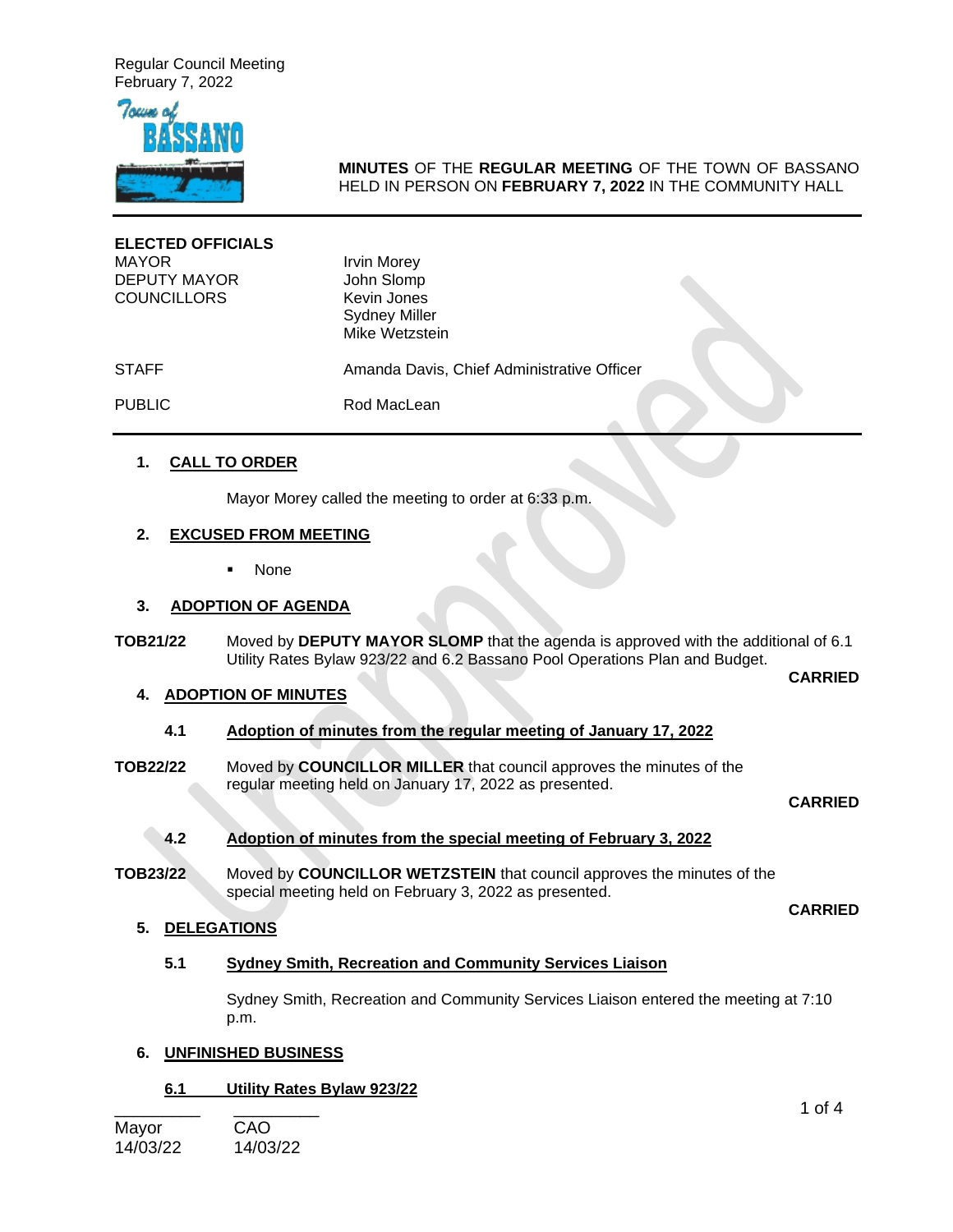| TOB24/22                  |                                                                                                        | Moved by COUNCILLOR JONES that council gives first reading to Utility Rates Bylaw<br>923/22 as presented.                     |                |  |
|---------------------------|--------------------------------------------------------------------------------------------------------|-------------------------------------------------------------------------------------------------------------------------------|----------------|--|
|                           |                                                                                                        |                                                                                                                               | <b>CARRIED</b> |  |
| TOB25/22                  |                                                                                                        | Moved by COUNCILLOR MILLER that council gives second reading to Utility Rates Bylaw<br>923/22.                                |                |  |
|                           |                                                                                                        |                                                                                                                               | <b>CARRIED</b> |  |
| TOB26/22                  |                                                                                                        | Moved by MAYOR MOREY that council has third reading to Utility Rates Bylaw 923/22.<br><b>CARRIED UNANIMOUSLY</b>              |                |  |
| <b>TOB27/22</b>           | Moved by COUNCILLOR SLOMP that council gives third and final reading to Utility Rates<br>Bylaw 923/22. |                                                                                                                               |                |  |
|                           |                                                                                                        |                                                                                                                               | <b>CARRIED</b> |  |
|                           | 6.2                                                                                                    | Bassano Outdoor Pool Operations Plan and Budget - Proposed                                                                    |                |  |
|                           |                                                                                                        | Smith presented the Bassano Outdoor Pool Operations Plan policy and manual.                                                   |                |  |
| TOB28/22                  |                                                                                                        | Moved by COUNCILLOR WETZSTEIN that the Bassano Outdoor Pool Operations Plan<br>policy P-TOB72a/001-22 is approved as amended. |                |  |
|                           |                                                                                                        |                                                                                                                               | <b>CARRIED</b> |  |
| TOB29/22                  |                                                                                                        | Moved by DEPUTY MAYOR SLOMP to recess the meeting at 8:42 p.m.                                                                | <b>CARRIED</b> |  |
| TOB30/22                  |                                                                                                        | Moved by MAYOR MOREY to reconvene the meeting at 8:52 p.m.                                                                    | <b>CARRIED</b> |  |
| 7.<br><b>NEW BUSINESS</b> |                                                                                                        |                                                                                                                               |                |  |
|                           | 7.1                                                                                                    | Cultural Department 2022 - 2024 Budget - Proposed/Projected                                                                   |                |  |

A cultural departmental overview was provided. Discussion ensued.

# **7.2 2022 Bassano Memorial Library Budget – Proposed**

The 2022 Bassano Memorial Library Budget was presented and discussed.

**TOB31/22** Moved by **COUNCILLOR SLOMP** that council rejects the Bassano Memorial Library's 2022 budget as presented with a funding request of \$15,660 and directs a further review of operational revenue as it relates to the use or reserve funds to offset the budget as the board is holding close to \$90,000 in reserves. As part of this review, the board shall also provide the Town with a summary of how reserve funds have been earmarked.

**CARRIED**

### **7.3 Bassano Community Hall -Wireless Internet Policy P-TOB74/001-22 – Proposed**

Policy P-TOB74/001-22 was presented.

**TOB32/22** Moved by **MAYOR MOREY** that council approves the Bassano Community Hall – Wireless Internet Policy P-TOB74/001-22 as presented.

\_\_\_\_\_\_\_\_\_ \_\_\_\_\_\_\_\_\_ 2 of 4 **CARRIED**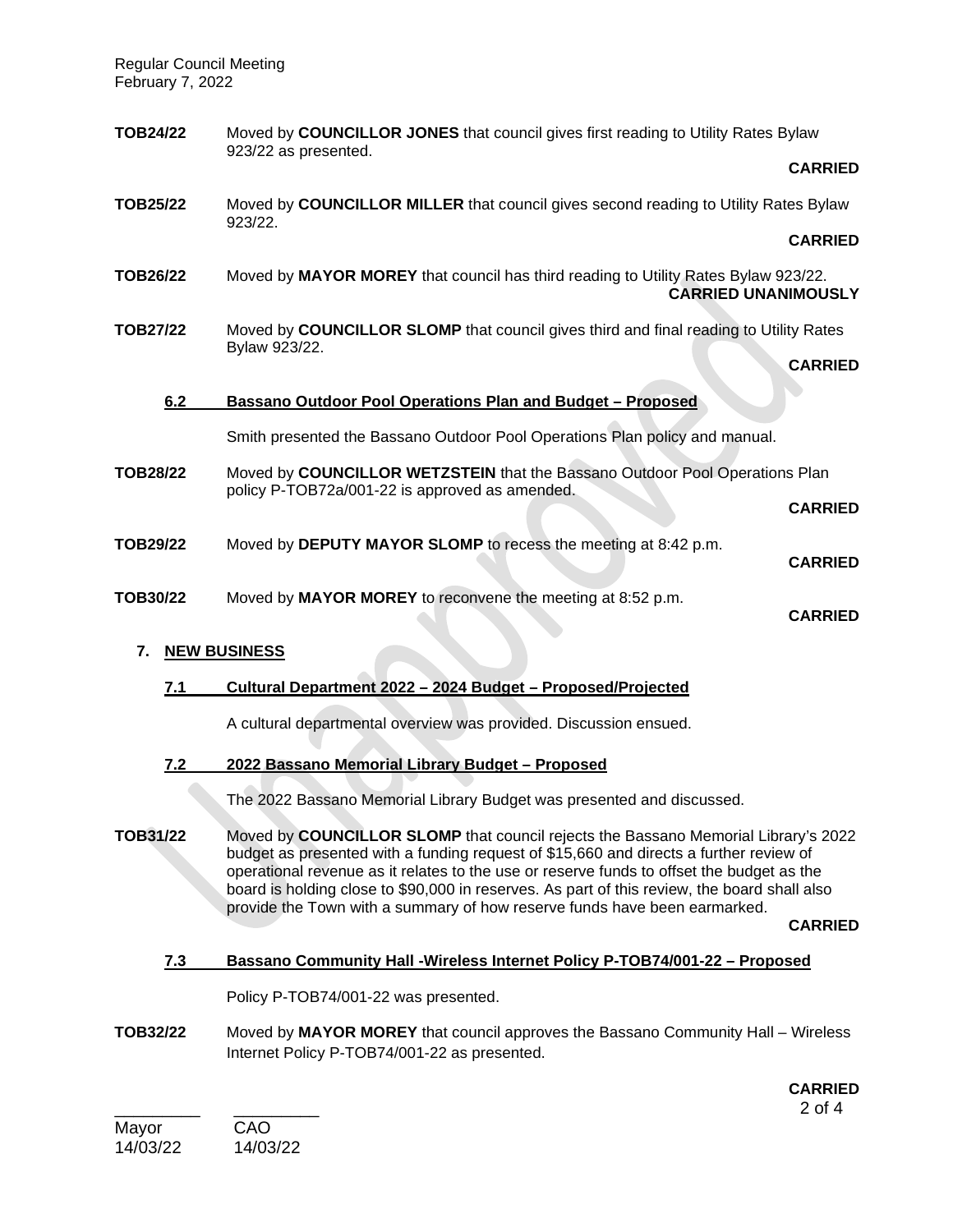# **8. BOARD AND COMMITTEE REPORTS**

- **8.1 – 8.6** Written board and committee reports were presented and discussed.
- **TOB33/22** Moved by **COUNCILLOR JONES** to accept the Board and Committee reports as presented and attached to and forming parts of these minutes.

**CARRIED**

**TOB34/22** Moved by **COUNCILLOR JONES** for continuation of the meeting past 9:30 p.m.

**CARRIED**

### **9. CAO REPORTS**

### **9.1 Operations Report**

A written CAO report was provided for the period ending February 1, 2022.

**TOB35/22** Moved **COUNCILLOR WETZSTEIN** that the Town maintains the use of the electronic sign for municipal information and volunteer events. It shall not be avaiable to businesses for private use.

**CARRIED**

### **9.2 Financial Statements**

A financial statement for the period ending December 31, 2021 was presented.

# **9.3 Cheque Listings**

Cheque listing for the month ending December 31, 2021 was presented.

### **9.4 FCSS Report**

A Director report for the period ending January 31, 2022 was presented.

# **9.5 CPO Report**

A CPO report for the month ending January 31, 2022 was presented.

# **9.6 RCMP Report**

A Mayor's Q3 Policing Report was presented.

**TOB36/22** Moved by **COUNCILLOR MILLER** that the CAO report for the period ending February 1, 2022 is approved as presented and discussed as attached to and forming parts of these minutes.

### **CARRIED**

### **10. CORRESPONDENCE**

- **10.1** The Town of Tofield provided a letter related to adolescent vaccination provisions.
- **10.2** Joint Shared Services meeting notes of January 11, 2022 were reviewed.
- **10.3** Shortgrass Library System minutes of November 10, 2021 were reviewed.
- **10.4** Newell Housing Foundation minutes of January 17, 2022 were reviewed.